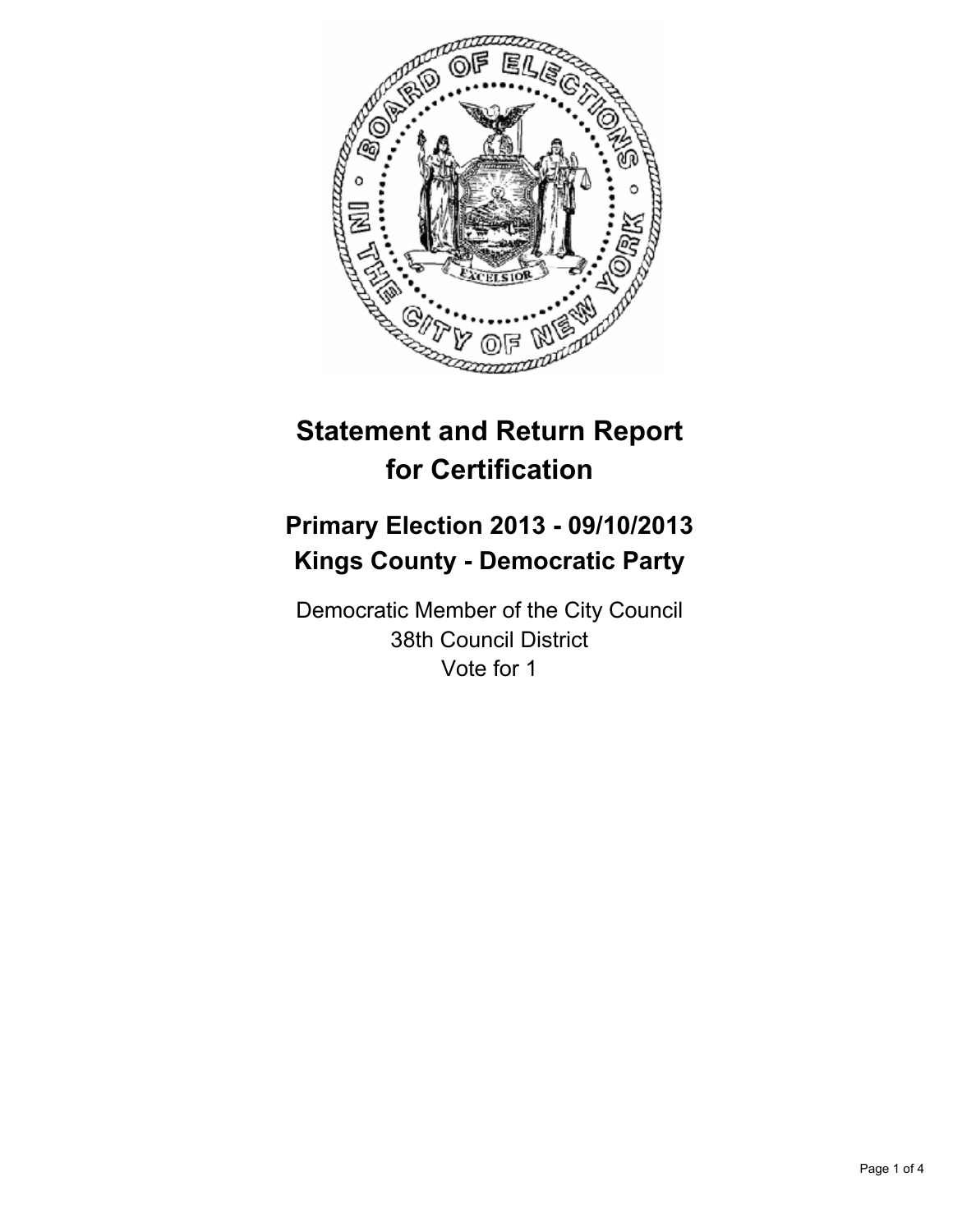

### **Assembly District 44**

| <b>EMERGENCY</b>     | 0        |
|----------------------|----------|
| ABSENTEE/MILITARY    | 5        |
| <b>FEDERAL</b>       | 0        |
| SPECIAL PRESIDENTIAL | $\Omega$ |
| AFFIDAVIT            | 3        |
| SARA M. GONZALEZ     | 111      |
| CARLOS MENCHACA      | 245      |
| <b>Total Votes</b>   | 356      |

## **Assembly District 48**

| 17       |
|----------|
|          |
| 16       |
| $\Omega$ |
| 0        |
| 0        |
| 0        |
| 0        |
|          |

### **Assembly District 49**

| <b>Total Votes</b>     | 1.248 |
|------------------------|-------|
| <b>CARLOS MENCHACA</b> | 687   |
| SARA M. GONZALEZ       | 561   |
| AFFIDAVIT              | 32    |
| SPECIAL PRESIDENTIAL   | 0     |
| <b>FEDERAL</b>         | 0     |
| ABSENTEE/MILITARY      | 31    |
| <b>EMERGENCY</b>       | 68    |

#### **Assembly District 51**

| <b>EMERGENCY</b>            | 201      |
|-----------------------------|----------|
| ABSENTEE/MILITARY           | 89       |
| <b>FEDERAL</b>              | $\Omega$ |
| SPECIAL PRESIDENTIAL        | $\Omega$ |
| AFFIDAVIT                   | 164      |
| SARA M. GONZALEZ            | 2,323    |
| <b>CARLOS MENCHACA</b>      | 3,309    |
| CHELSEA DOWELL (WRITE-IN)   |          |
| DAVID GREENFIELD (WRITE-IN) |          |
| DAVID MOUNIER (WRITE-IN)    |          |
| <b>Total Votes</b>          | 5,635    |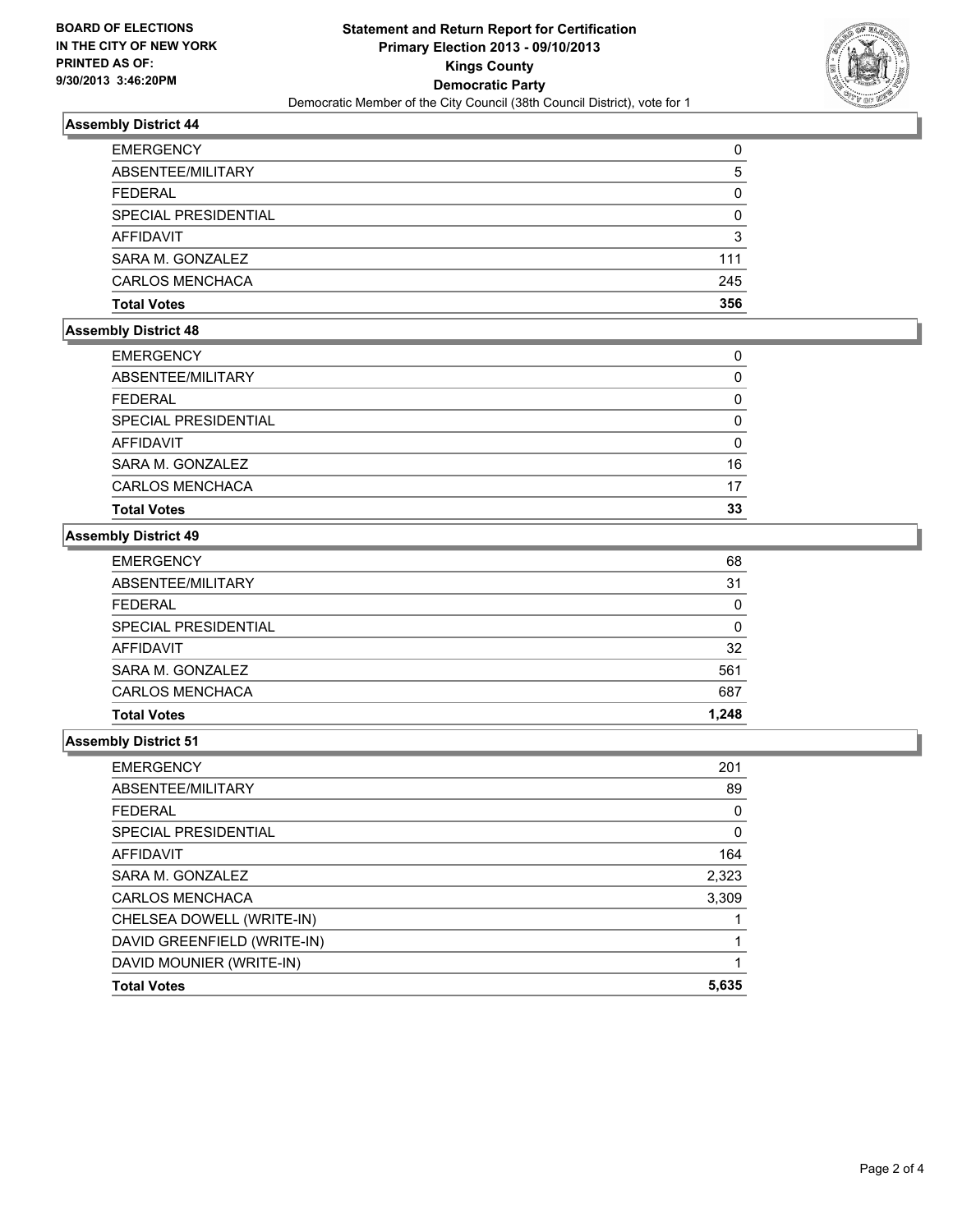

#### **Assembly District 52**

| <b>Total Votes</b>   | 54 |
|----------------------|----|
| CARLOS MENCHACA      | 48 |
| SARA M. GONZALEZ     | 6  |
| <b>AFFIDAVIT</b>     | 3  |
| SPECIAL PRESIDENTIAL | 0  |
| <b>FEDERAL</b>       | 0  |
| ABSENTEE/MILITARY    | 2  |
| <b>EMERGENCY</b>     |    |